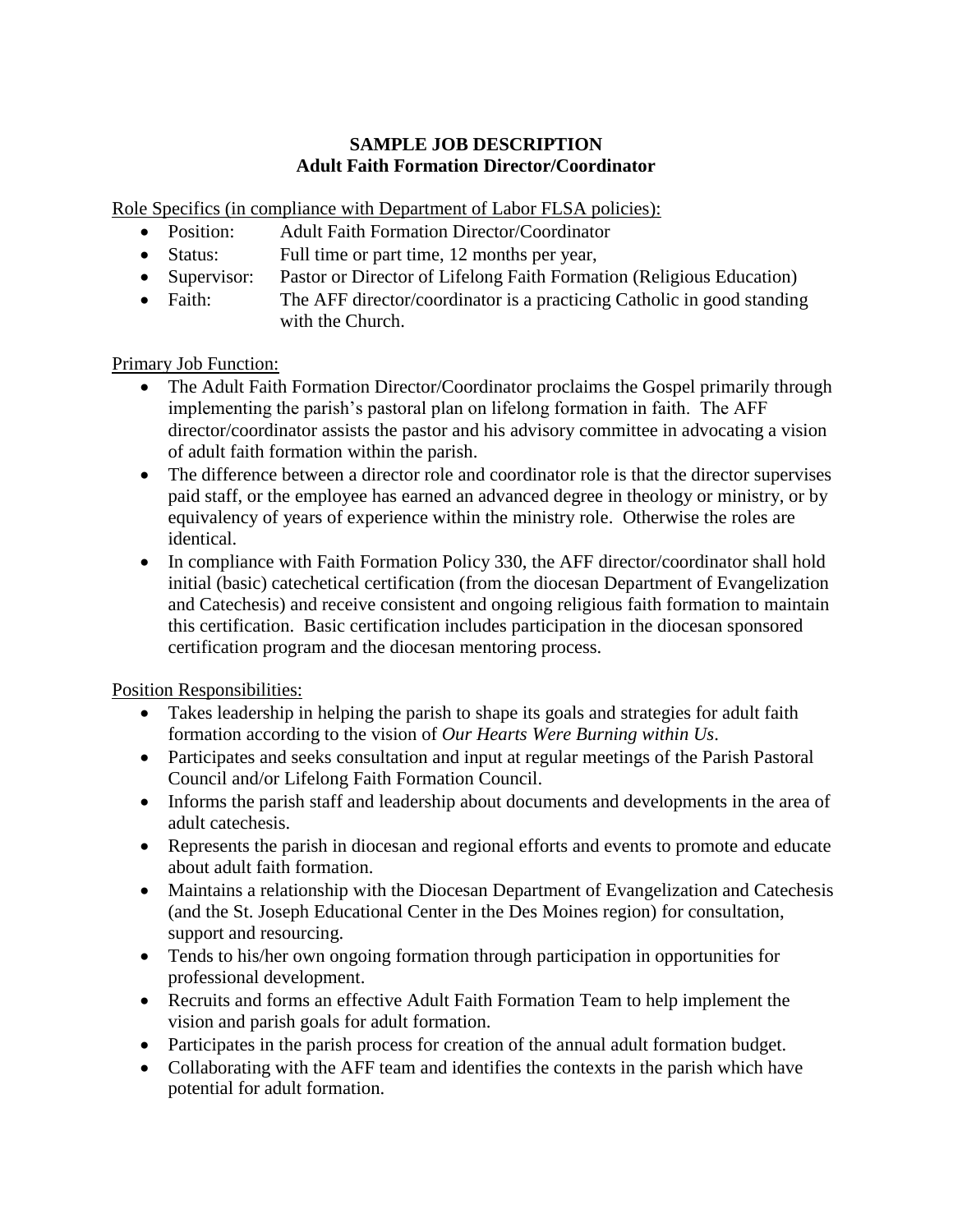- Assists parish staff, groups and organizations to identify opportunities, acquire resources and plan formats and programs for adult formation within their established settings and ministries.
- Plans and promotes an annual calendar of adult programming and formational opportunities.
- Oversees the marketing and advertising of programs and events.
- Conducts program evaluations and parish-wide assessments to determine effectiveness of opportunities and refine efforts.
- Coordinates recruitment, hospitality and honorariums for out-of-parish speakers and presenters.

## Essential Relationships:

- Pastor–immediate supervisor
- Parish Staff–close cooperation and communication and seek staff involvement and input when appropriate
- Pastoral Council and/or Lifelong Faith Formation Council–attend regular meetings and provide an AFF ministry report
- Parish Committees–communicate and collaborate with appropriate committees, i.e., liturgy, social justice, religious education, etc.
- Parishioners–regular communication and seek input as appropriate
- Diocesan Offices–regular communications, adherence to diocesan policies, participation in diocesan professional organizations, diocesan association of professional AFF ministry leaders

## Position Specific Requirements:

- Skills, Knowledge, and Abilities
	- o Pastoral Planning
	- o Basic Theology
	- o Adult Catechetical Theory and Practice
	- o Program Development
	- o Evangelization Education and Training
	- o Certification as a Catechetical Leader.

## Physical Demands:

The physical demands described here are representative of those that must be met by an employee to successfully perform the essential functions of this job. Reasonable accommodations may be made to enable individuals with disabilities to perform the essential functions.

While performing the duties of this Job, the employee is regularly required to sit; use hands to finger, handle, or feel and talk or hear. The employee is frequently required to reach with hands and arms. The employee is occasionally required to stand; walk; climb or balance; stoop, kneel, crouch, or crawl. The employee must frequently lift and/or move up to 10 pounds and occasionally lift and/or move up to 25 pounds.

## Work Environment: